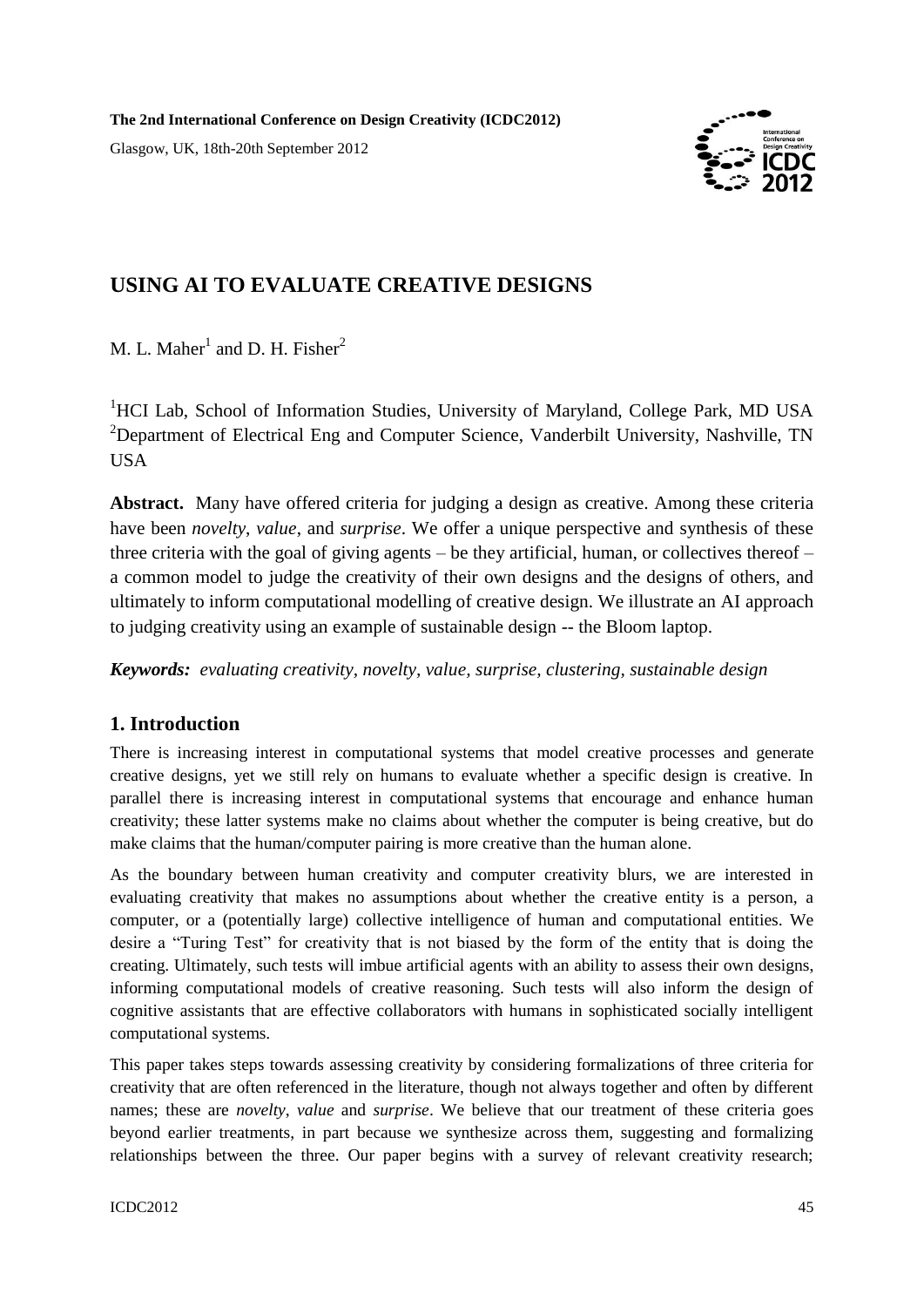followed by targeted surveys of novelty, value and surprise; formalizations of each of the three in terms of distance measures; and illustrate these measures with laptop designs, to include the Bloom laptop. We end with the relevance of machine learning for assessing creativity and to other future work.

## **2. Creativity research**

When describing and evaluating creative processes and products, there is a "conceptual space" (Boden, 2003) of possibilities that structures, constrains and otherwise biases thought. Boden (2003) describes combination, exploration, and transformation as ways in which the conceptual space is traversed when generating a creative design: *combination* finds novel ways of combining ideas within the conceptual space; *exploration* finds parts of the space that were not discovered previously; and *transformation* extends the space to include novel ideas. Much work on creative thought has focused on processes of individuals (Mumford, Mobley, Uhlman, Reiter-Palmon, and Doares, 1991). Recently there has been interest in understanding individual and team cognition in creative processes, and the role of shared mental models (Reiter-Palmon et al 2008). From a computational creativity perspective, Gero (2000) presents combination, transformation, analogy, emergence, and first principles as processes for generating creative designs. Maher et al (1995) presents a framework to characterize different computational processes in terms of transformation and exploration and describes a zone of creativity to evaluate their potential for generating creative designs. Brown and Chandresekaran (1989) distinguish routine, innovative, and creative design in terms of existing knowledge of decompositions and plans for generating the design. A similar distinction between routine, innovative and creative design is made in Goel (1997) and Gero (1994), showing how creative designs result in a new, often expanded conceptual space.

Often, we cannot observe the creative process directly. Rather, people often judge the design (or artefact, product, idea, etc) that results from a process instead of judging the process directly. Judgements of designs can serve as a "Turing Test" of the underlying process that produced the design. Though a Turing Test approach is imperfect, we continue in this tradition, and speak of "creative designs."

Most descriptions of creative designs, including dictionary definitions, include novelty as an essential characteristic. However, psychologists, computer scientists, and engineering designers suggest creativity goes beyond novelty. Csikszentmihalyi and Wolfe (2000) define creativity as an idea or product that is original, valued, and implemented. Amabile (1996) claims an outcome or result is interpreted as creative if it is both novel and appropriate. Runco (2007) summarizes several researchers who claim that creativity results in something new and useful, and others who claim creativity is more than that. Boden (2003) claims that novelty and value are the essential criteria and those other aspects, such as surprise, are kinds of novelty or value. Wiggins (2006) defines novelty and value as different factors of creativity, yet often uses value to indicate all valuable aspects of a creative product. Cropley and Cropley (2005) propose four broad properties of products that characterize their creativity: effectiveness, novelty, elegance, and genesis. Besemer and O'Quin (1987) define a Creative Product Semantic Scale of products along three dimensions: novelty (the product is original, surprising and germinal), resolution (the product is valuable, logical, useful, and understandable), and elaboration and synthesis (the product is organic, elegant, complex, and wellcrafted). Horn and Salvendy (2006) report on consumer perception of creativity along three dimensions: affect (our emotional response to the product), importance, and novelty. Goldenberg and Mazursky (2002) report that creativity in products includes "original, of value, novel, interesting,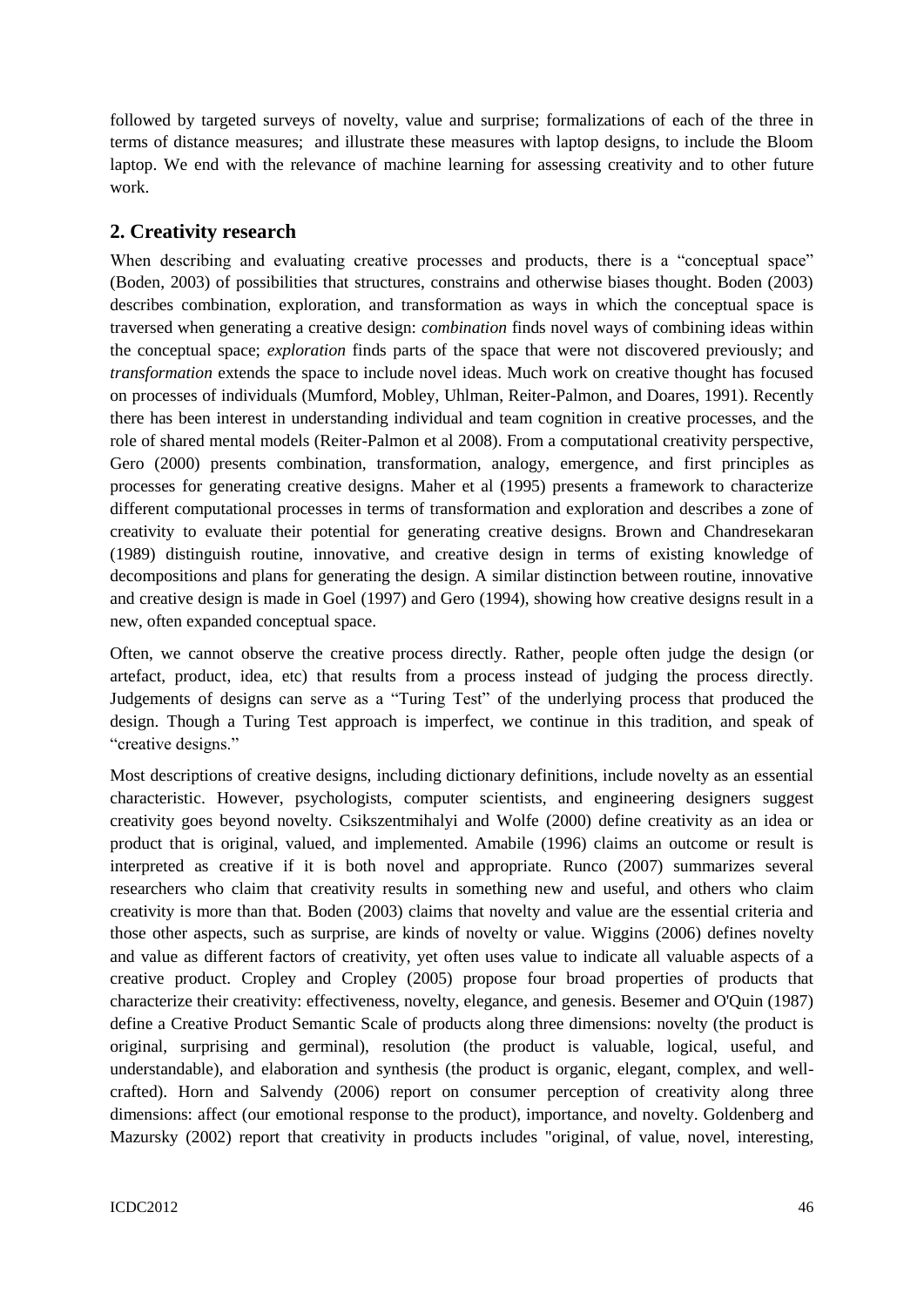elegant, unique, surprising." From the engineering design perspective, Oman and Tumer (2009) combine novelty and quality to evaluate engineering designs. Shah, Smith, and Vargas-Hernandez (2003) associate creative design with ideation and develop criteria for novelty, variety, quality, and quantity of ideas.

Amabile (1982) summarizes the social psychology literature on the assessment of creativity: while most definitions of creativity refer to novelty, appropriateness, and surprise, current creativity tests or assessment techniques are not closely linked to these criteria. She further argues that "There is no clear, explicit statement of the criteria that conceptually underlie the assessment procedures." In response to an inability to establish criteria for evaluating creativity that is acceptable to all domains, Amabile (1982, 1996) introduced a Consensual Assessment Technique in which creativity is assessed by a group of judges that are knowledgeable of the field. Since then, several scales for assisting human evaluators have been developed, such as Besemer and O'Quin's (1999) Creative Product Semantic Scale; Reis and Renzulli's (1991) Student Product Assessment Form; and Cropley et al's (2011) Creative Solution Diagnosis Scale.

In sum, the two most-widely endorsed factors in the literature that contribute to creative designs are novelty and value. Surprise is articulated much less often, but we nonetheless believe it is an important factor, different from but related to both novelty and value. While these factors have been discussed to varying extents, and have informed the development of computational systems to generate designs that were then judged by humans to be creative, we know of no work that quantifies these factors so that an artificial agent can use them collectively to assess creativity.

## **3. AI models of novelty and surprise**

Computational models of novelty and surprise have been developed for various purposes in AI and these models inform our understanding of these concepts for evaluating creative design. A clustering approach based on Self-Organizing Maps (Kohonen, 1993) is the basis for a real-time novelty detector for mobile robots (Marsland et al. 2000), using Stanley's model of habituation (1976). Habituation and recovery imbues a novelty filter with the ability to forget, which for design, allows novel designs that have been seen in the past to be considered again as potentially creative using a new value system. Saunders and Gero (2001) drew on the work of Berlyne (1996) and Marsland et al (2000) to develop computational models of curiosity based on novelty, using sigmoid functions to represent positive reward for the discovery of novel stimuli and negative reward for the discovery of *highly* novel stimuli. Negative rewards reflect that designs that are too different are not considered creative, perhaps because they were perceived as violating constraints or norms that help establish the value of a new design. This suggests that a creative design should be sufficiently different to be considered novel, but similar enough to be "in the ballpark".

Horvitz et al (2005) develop a model of surprise for traffic forecasting. They generated probabilistic dependencies among variables, for example linking weather to traffic status. They assume a user model that states that when an event has less than 2% probability of occurring, it is marked as surprising. They use a temporal model of the data, grouping incidents into 15 minute intervals. Surprising events in the past are collected in a case library of surprises. Itti and Baldi (2004) describe a model of surprising features in image data using a priori and posterior probabilities. Given a user dependent model M of some data, there is a P(M) describing the probability distribution. P(M|D) is the probability distribution conditioned on data. Surprise is modeled as the distance d between the prior, P(M), and posterior P(M|D) probabilities. Ranasinghe and Shen (2008) develop a model of surprise as integral to developmental robots. In this model, surprise is used to set goals for learning in an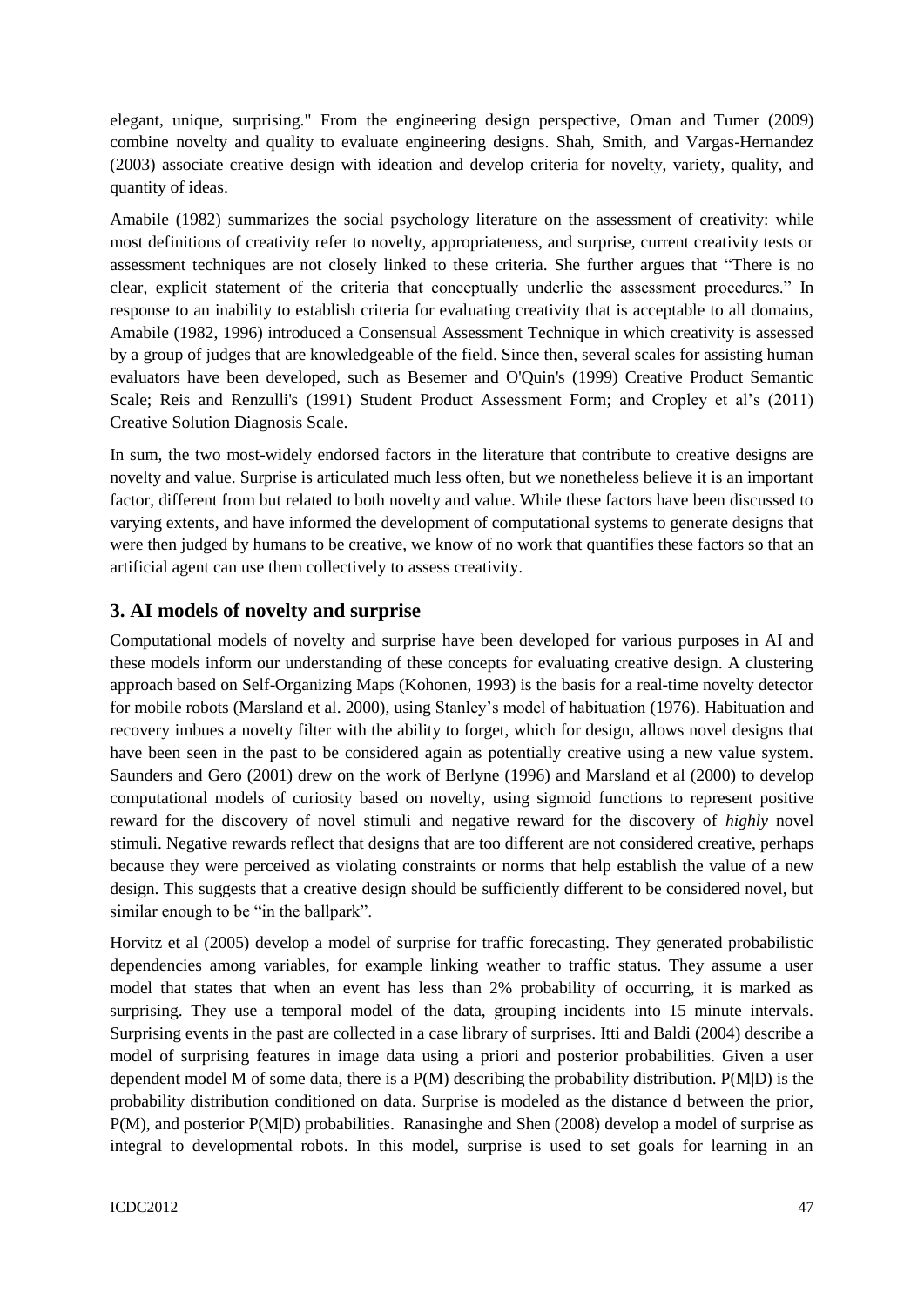unknown environment. The world is modeled as a set of rules, where each rule has the form: Condition  $\rightarrow$  Action  $\rightarrow$  Predictions. A condition is modeled as: Feature  $\rightarrow$  Operator  $\rightarrow$  Value. For example, a condition can be feature1  $>$  value1 where "greater than" is the operator. A prediction is modeled as: Feature  $\rightarrow$  Operator. For example, a prediction can be "feature1 >" where it is expected that feature1 will increase after the action is performed. Comparisons can detect the presence (%) or absence (~) of a feature, and the change in the size of a feature ( $\lt$ ,  $\lt$ =,  $=$ ,  $\gt$ =,  $\gt$ ). If an observed feature does not match its predicted value, then the system recognizes surprise.

The models of surprise and novelty provide different approaches to recognizing creativity using clustering and distance, probability and expectations, and generalized rules based on previous experience. In the remainder of this paper we focus on clustering and distance, while acknowledging that other AI models may be part of a larger toolbox for evaluating creativity.

### **4. An AI approach to evaluating factors of creativity**

A "Turing Test" for creativity presupposes that characteristics of a design tell us something about the process that created it. To develop such a test we elaborate on two principles: (1) creativity is a relative measure in a conceptual space of possible and existing designs and (2) novelty, value, and surprise capture distinct characteristics of creative design within that space. We illustrate these principles using the laptop domain, describing the conceptual space initially of Mac laptops only, and consider the addition of a new laptop to this set: The Bloom laptop (Figure 1), which was designed by mechanical engineering students at Stanford University and Aalto University (Bhobe et al, 2010). The laptop was designed for ease of recycling with design requirements including minimum number of parts and types of material, modular construction and disassembly, ease of disassembly, minimum disassembly time and has an unexpected value-adding feature of a removable keyboard during use.



**Figure 1.** Bloom laptop modular design and removable keyboard; images from (Bhobe et al 2010); available under CC BY-SA licence (http://creativecommons.org/licenses/by-sa/3.0/)

#### **4.1 Relative measures in a conceptual space**

Novelty, value and surprise for a new design are measured in a conceptual space of existing and possible designs. We assume a representational schema in which a design is described by attributevalue pairs, though relational schemas are possible and often preferable. For measuring novelty and value, we suggest different aspects of the conceptual space: a description space for measuring novelty and a performance space for measuring value. For example, we characterize the description space of laptops as a set of attributes including Processor Speed (GHz), Height (in), Display size (in), Memory (GB), Storage (GB), HD Graphics Processor, Resolution-x (pixels), Resolution-y (pixels); and the value space to include Battery life (hours), Price (min US\$), Weight (lbs). Note that there is subjectivity, stemming from the preferences of users – an elderly person using the laptop for email and Web surfing may care very much about weight, price and battery, and may not even know that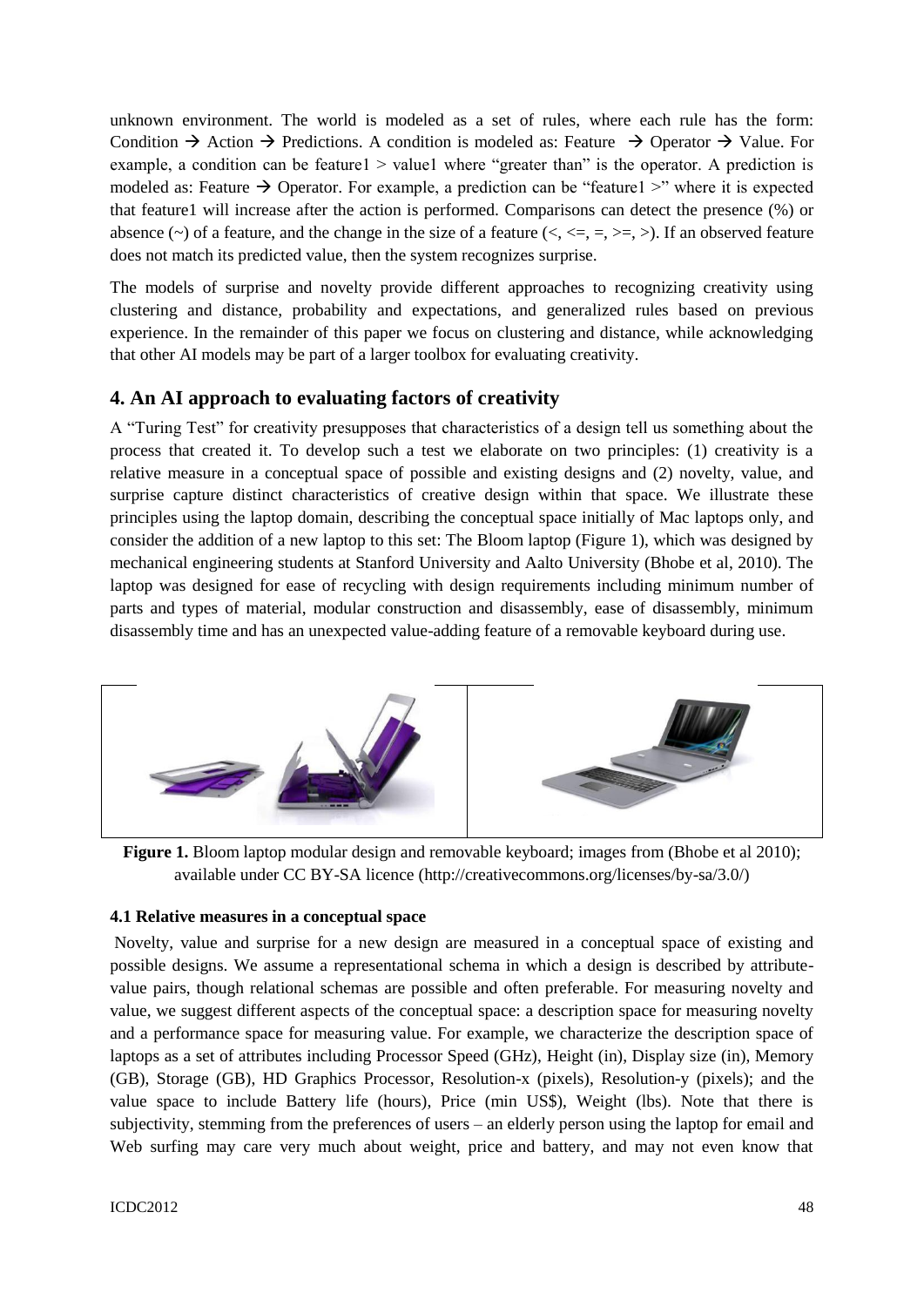processor speed is a characteristic, much less having a preference on it. So, while Csikszentmihalyi (1996) suggests that value is a social construct and determined by the "gatekeepers," these gatekeepers and preferences will, of course, vary among observers, as will the attributes that these observers associate with preferences. We have not specified aesthetic and affective features of creativity as a separate factor since these are domain dependent and therefore may be included in what we call value. For example, in many areas of design, people correlate the aesthetic of increasing complexity of images or ideas with creativity; in such cases, complexity is a characteristic that would be included in the measurement of value.

In this initial work on assessing creativity quantitatively, we use distances as relative measures within the design space. For example, given two designs,  $X^{(1)}$  and  $X^{(2)}$  each described along numeric attributes,  $X_i^{(K)}$ , the Euclidean distance is the square root of the sum of squared differences in the corresponding attributes (after normalization) of each design:  $\sqrt{\sum} (X_i^{(1)} - X_i^{(2)})^2$ . Even when we commit to distance as a means of measuring novelty, there are multiple ways to operationalize this approach.

- As above, we can measure the distance of a design in terms of its distances to other *specific* designs in the conceptual space; for example, equating novelty of design X as the distance to its *nearest neighbor* in the conceptual space is an example of a individual-link approach.
- $\bullet$  However, if we were to measure novelty of X by the ratio of X's distance to its nearest neighbor, divided by the average of nearest-neighbor distances of all other designs (excluding X), then this would be an example of a family-link measure, since information about ALL designs, through the average of nearest neighbor distances, would be taken into account.
- Yet another family-link strategy is to measure the distance between X and the *centroid* of designs in the conceptual space. The centroid is a theoretical point in the space, created by averaging the attributed values across all designs in the space. X's novelty could be operationalized as its distance to the centroid, or some ratio involving the centroid.

 $\bullet$ 

Continuing along these lines, it is natural/desirable for cognitive agents to organize their observations into rich conceptual structures. When new designs are observed, they are not (necessarily) assessed relative to an unorganized collection of previous designs, but against a backdrop of conceptual structures over these designs. Clustering has been proposed and used as an organizing principle for an autonomous agent's conceptual structures (e.g., Fisher, 1996; the use of SOMs in Marsland et al., 2000). We will use the well-known K-means clustering algorithm, using Euclidean distance and centroids, to organize the known designs. When a new design is observed, its distance to the nearest cluster centroid will inform assessments of novelty, value and surprise.

#### **4.2 Measures of novelty, value and surprise in a conceptual space**

Novelty, value and surprise are distinct perspectives on the location of a new design in a conceptual space of possible designs. We treat novelty and value as arising from different perspectives of the conceptual space (as noted in 4.1); novelty stems from a comparison (e.g., based on distance) in a *descriptive space*, and value is based on attributes that have utility preferences associated with them.

Importantly, while novelty and value are assessed in different (descriptive and performance) spaces, we assume that both can be assessed through distance – distance in descriptive space and distance in performance space. In addition, of course, value not only has a magnitude component (distance), but a directional component too. We don't address the directionality component here other than to note that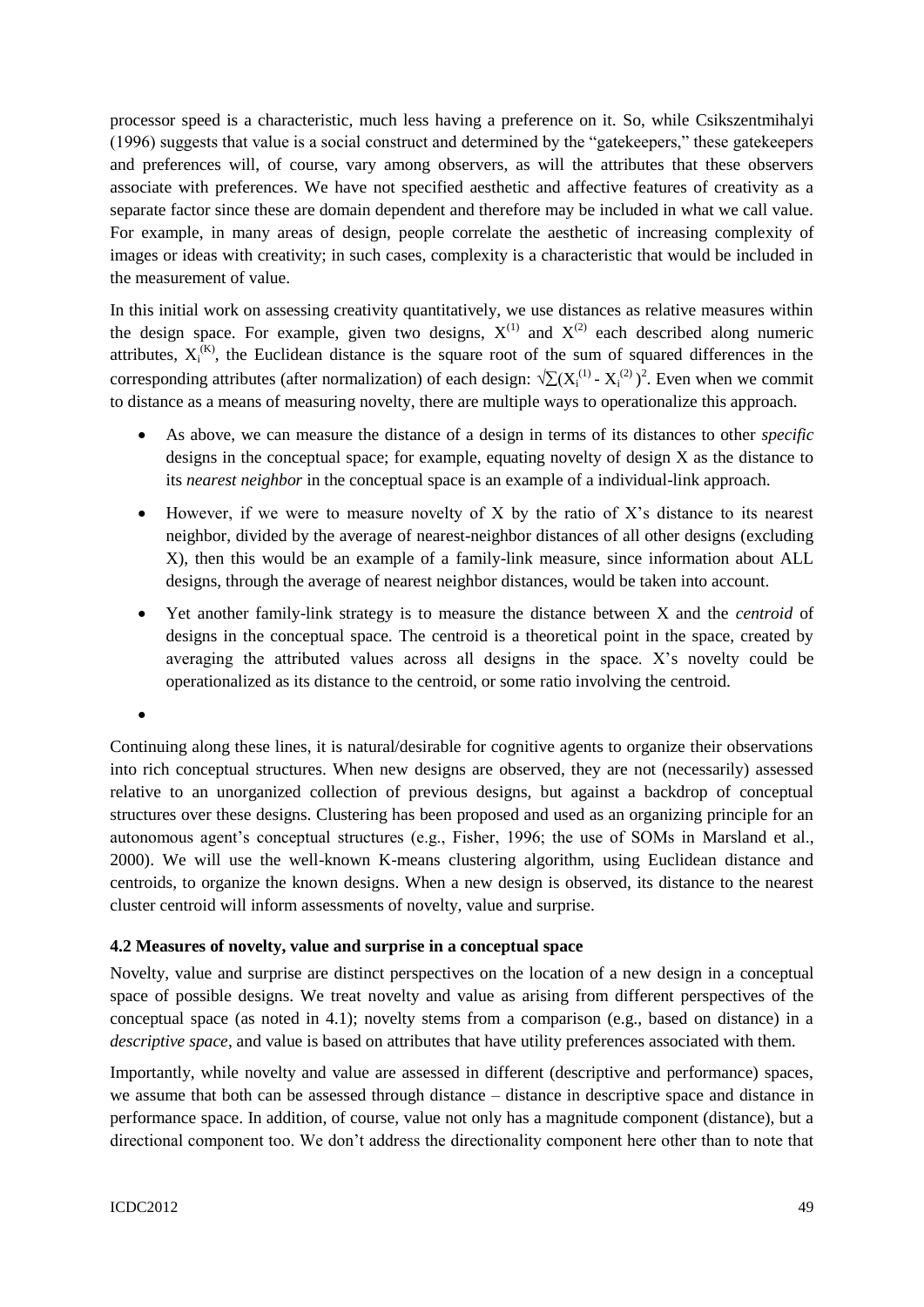a measure like Euclidean distance cannot capture it per se; and just as there were choices in how to use distance (e.g., centroid vs neighbour), choices in directionality must also be addressed (e.g., is positive score in one performance dimension more important than others).

It is possible for something to be novel and valuable, but not be surprising. Surprise is a feature that is based on expectations, which can themselves be represented as a subspace of possible designs – thus, surprise is based on anticipating patterns or trends in the space of both actual designs and possible designs, leading to violated expectations.

We illustrate our approach to evaluating these three characteristics for the Bloom laptop, relative to a space of previous Mac laptops (i.e., MacBook, 11-inch MacBook Air, 13-inch MacBook Air, 13-inch MacBook Pro, 15-inch MacBook Pro, 17-inch MacBook Pro). The values for descriptive and performance attributes for the Mac laptops were taken from the apple.com technical specifications, and the values for the Bloom laptop were found in Bhobe et al (2010). The laptops have been conceptually organized using the K-means algorithm (with  $K=2$ , with attribute normalization). Distances between the Bloom and nearest centroids inform measures of novelty, value and surprise.

*Novelty*: Table 1 shows the full set of descriptive attributes (column 1), the cluster number (second to last row), and the distance from each design to the centroid of its cluster (last row). The Bloom's (rightmost column) Euclidean Distance to the centroid of its cluster is an order of magnitude larger than the distance of the Mac designs to the centroid of their respective clusters. This larger distance indicates that the Bloom is novel with respect to the other designs in this space, in large part because of the large differences in Body Parts (row 1), Removable Trackpad (row 2), and Removable Keyboard (row 3). In fact, there was no variance on these three variables before Bloom's introduction, and they would likely not have been used in descriptive analyses at all – Bloom's introduction added these variables in effect.

*Value*: Table 2 shows the performance attributes (again, a matter of subjectivity, but our example illustrates the point), the cluster number (second to last row), and the distance from each design to the centroid of cluster 1 (since the Bloom laptop is in a cluster of 1 and the distance to its centroid is 0). When comparing the Bloom to existing laptops, this distance is 2 orders of magnitude higher than the other designs, due to differences in the first three attributes/rows of Table 2.

*Surprise*: The large distance between the Bloom and the centroids of the 2 clusters in the description space suggests that in a 3-cluster space, the Bloom would be placed alone, and indeed K-means  $(K=3)$ places the Bloom in its own cluster. In value space, even in the 2-cluster solution, the Bloom is placed alone. We interpret surprise as a difference so great that the new design is effectively creating a new cluster in the conceptual space, and thereby changing expectations for new designs.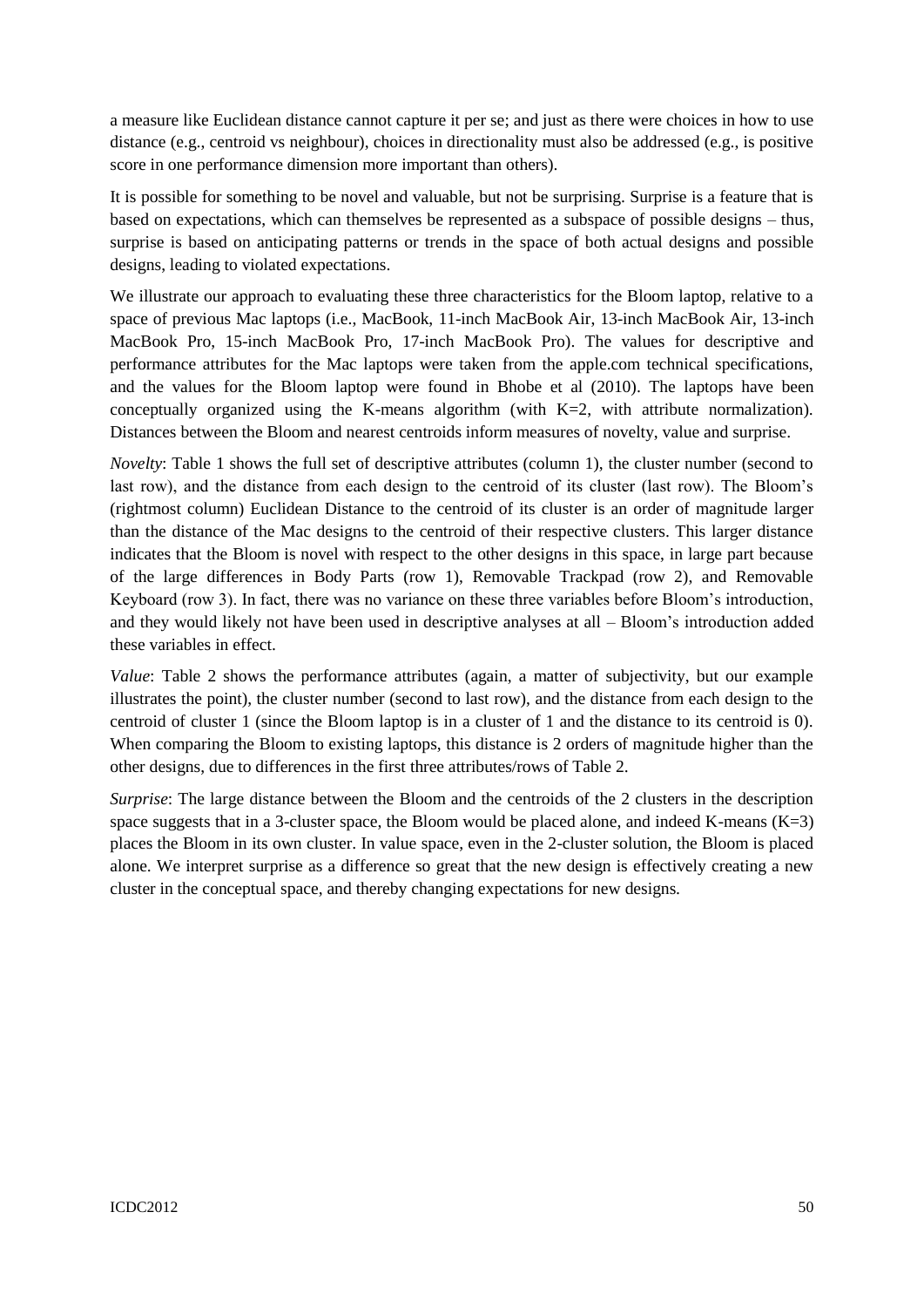|                              | <b>MacBook</b> | $11$ -inch<br><b>MacBook</b><br>Air | $13$ -inch<br><b>MacBook</b><br>Air | $13$ -inch<br><b>MacBook</b><br>Pro | $15$ -inch<br><b>MacBook</b><br>Pro | $17$ -inch<br><b>MacBook</b><br>Pro | <b>Bloom</b><br>Laptop<br><b>Design</b> |
|------------------------------|----------------|-------------------------------------|-------------------------------------|-------------------------------------|-------------------------------------|-------------------------------------|-----------------------------------------|
| <b>Body Parts</b>            | $\mathbf{1}$   | 1                                   | 1                                   | 1                                   | 1                                   | 1                                   | 14                                      |
| <b>Removable Trackpad</b>    | $\Omega$       | $\Omega$                            | $\Omega$                            | $\Omega$                            | $\Omega$                            | $\Omega$                            | $\mathbf{1}$                            |
| <b>Removable Keyboard</b>    | $\Omega$       | $\theta$                            | $\theta$                            | $\Omega$                            | $\Omega$                            | $\theta$                            | $\mathbf{1}$                            |
| Processor Speed (GHz)        | 2.4            | 1.6                                 | 2.13                                | 2.7                                 | 2.3                                 | 2.3                                 | 2.4                                     |
| Height (in)                  | 1.08           | 0.68                                | 0.68                                | 0.95                                | 0.95                                | 0.95                                | 1.08                                    |
| Display size (in)            | 13.3           | 11.6                                | 13.3                                | 13.3                                | 15.4                                | 17                                  | 13.3                                    |
| <b>Memory (GB)</b>           | $\overline{4}$ | $\overline{4}$                      | $\overline{4}$                      | 8                                   | 8                                   | 8                                   | $\overline{4}$                          |
| <b>Storage (GB)</b>          | 500            | 128                                 | 256                                 | 500                                 | 750                                 | 500                                 | 256                                     |
| <b>HD Graphics Processor</b> | $\Omega$       | $\overline{0}$                      | $\theta$                            | $\Omega$                            | 1                                   | $\mathbf{1}$                        | $\Omega$                                |
| <b>Resolution-x (pixels)</b> | 1280           | 1366                                | 1440                                | 1280                                | 1440                                | 1920                                | 1280                                    |
| <b>Resolution-y (pixels)</b> | 800            | 768                                 | 900                                 | 800                                 | 900                                 | 1200                                | 800                                     |
| <b>Battery life (hours)</b>  | 7              | 5                                   | 7                                   | $\tau$                              | $\overline{7}$                      | $\tau$                              | $\tau$                                  |
| <b>USB</b> ports             | $\overline{2}$ | $\overline{2}$                      | $\overline{2}$                      | $\overline{2}$                      | $\overline{2}$                      | 3                                   | $\mathfrak{D}$                          |
| <b>Cluster</b>               | 1              | 1                                   | 1                                   | 1                                   | $\overline{2}$                      | $\overline{2}$                      | $\mathbf{1}$                            |
| <b>Distance to Centroid</b>  | 0.14           | 0.16                                | 0.12                                | 0.18                                | 0.03                                | 0.03                                | 1.8                                     |

Table 1. Description space for laptop design (Data from apple.com and Bhobe et al, 2010)

**Table 2.** Value space for laptop design (Data from apple.com and Bhobe et al, 2010)

|                             | <b>MacBook</b> | $11$ -inch<br><b>MacBook</b><br>Air | $13$ -inch<br><b>MacBook</b><br>Air | $13$ -inch<br><b>MacBook</b><br>Pro | $15$ -inch<br><b>MacBook</b><br>Pro | 17-inch<br><b>MacBook</b><br>Pro | <b>Bloom</b><br>Laptop<br><b>Design</b> |
|-----------------------------|----------------|-------------------------------------|-------------------------------------|-------------------------------------|-------------------------------------|----------------------------------|-----------------------------------------|
| Disassembly (min)           | 45             | 45                                  | 45                                  | 45                                  | 45                                  | 45                               |                                         |
| <b>Removable Trackpad</b>   | $\Omega$       | $\Omega$                            | $\Omega$                            | $\Omega$                            | $\Omega$                            | $\Omega$                         |                                         |
| <b>Removable Keyboard</b>   | $\Omega$       | $\Omega$                            | $\Omega$                            | $\Omega$                            | $\theta$                            | $\theta$                         |                                         |
| Price (min US\$)            | 1000           | 1000                                | 1300                                | 1200                                | 1800                                | 2500                             | 1000                                    |
| Weight (lbs)                | 4.7            | 2.3                                 | 2.9                                 | 4.5                                 | 5.6                                 | 6.6                              | 4.7                                     |
| battery life (hours)        | 7              | 5                                   | $\overline{7}$                      | 7                                   | 7                                   | 7                                | 7                                       |
| <b>Cluster</b>              |                |                                     |                                     |                                     |                                     |                                  | $\mathfrak{D}$                          |
| <b>Distance to Centroid</b> | 0.0148         | 0.0524                              | 0.0175                              | 0.005                               | 0.0164                              | 0.0094                           | 2.167                                   |

Before closing, we draw from Boden (2003) and Gero (2000), who note that there are several ways in which a new design can be creative: a previously unknown value for an attribute is added (which the Bloom did in the case of several attributes), a new attribute is encountered in a potentially creative design (again, with the Bloom), or a sufficiently different combination of attributes is encountered. In all of these cases, a creative design changes the organizational structure of existing designs in a conceptual space, which we show using clustering and relative distance. The Bloom illustrates *transformational* creativity in that it triggers a realignment of conceptual structures. There are many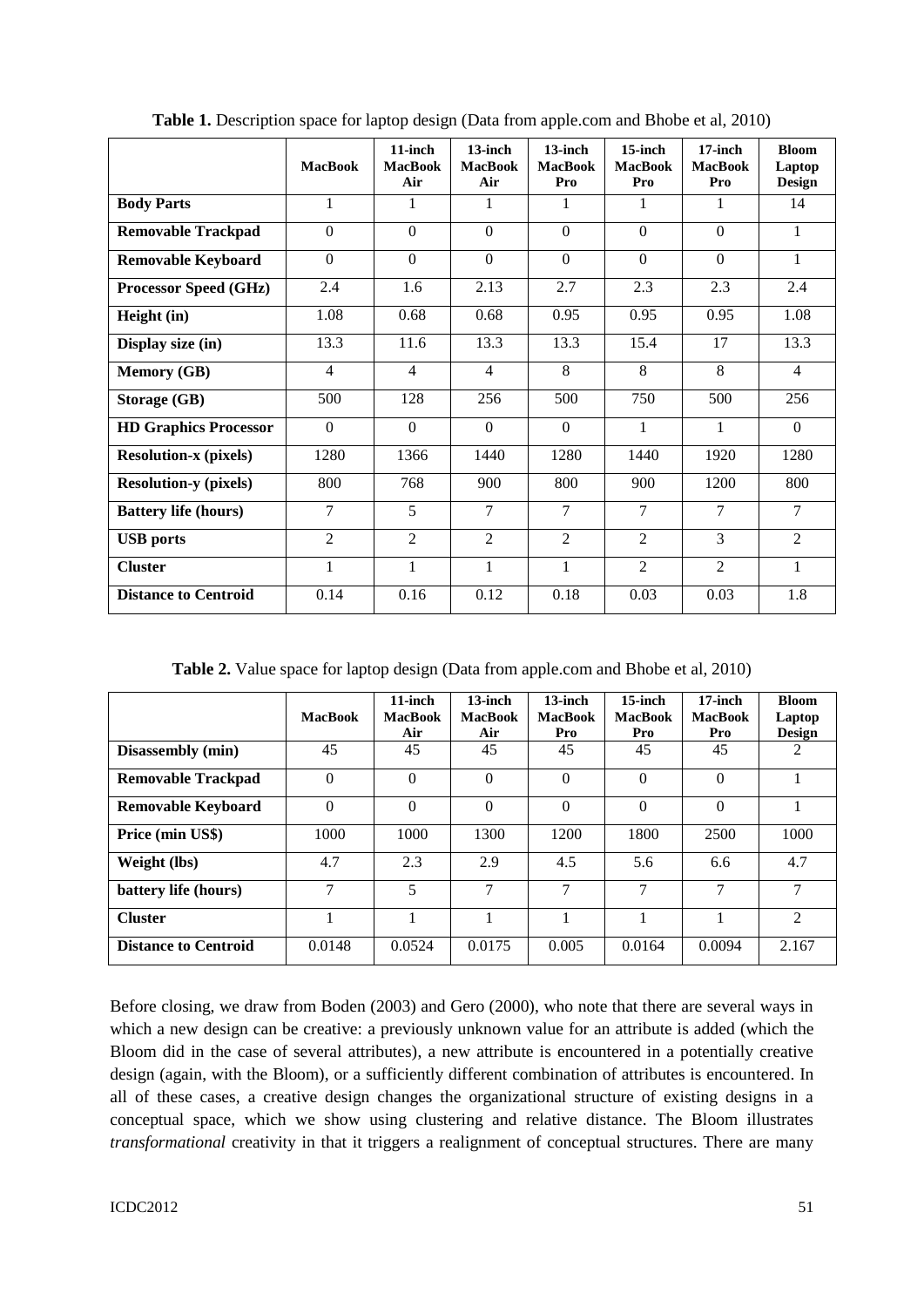interesting questions that need to be addressed as we design a cognitive artificial agent that can learn (cluster) designs and assess novelty, value and surprise (and creativity generally) of new designs relative to learned concepts, particular issues of how the agent is motivated to transform the conceptual space. Our point here is to sketch how clusters of designs in a conceptual space might be learned and used to assess creativity.

### **5. Conclusions**

This paper presents an AI approach to evaluating creative designs that is independent of the design discipline and of the source of creativity. The AI models operate in a conceptual space, thereby contextualizing the evaluation and providing a relative measure of creativity rather than a binary judgment. Formalizing the criteria for evaluating creativity facilitates comparisons of computational systems that are themselves creative, as well as computational systems that enhance human creativity. The three criteria for evaluating relative measures of creativity described here are novelty, value and surprise. With metrics for these we have a common ground for evaluating creativity in human, computer, and collectively intelligent systems.

Our next steps are to evaluate our method for evaluating creative designs, which will involve first collecting attribute-value representations of successive designs in a domain such as the laptop illustration used here, and measuring how successive laptops compare to previous ones along our metrics. Ultimately we are interested in how our distance-based assessments compare with judgments by humans when presented with the same ordering of designs. In addition to having to elaborate on some smaller, but important issues, such as directionality (as well as magnitude) in assessing value, we have alluded to larger issues of conceptual *organization* of conceptual spaces that undoubtedly bias human judgements and that will ultimately guide computer judgements of creativity as well. Unsupervised machine learning approaches, while often viewed as data analysis tools, are also approaches for organizing a cognitive agent's memory of designs, products and processes (Fisher, 1996; Fisher and Yoo, 1993), creating the backdrop against which an agent can make more sophisticated assessments of creativity.

#### **References**

Amabile, T. (1982). Social Psychology of Creativity: A Consensual Assessment Technique. *Journal of Personality and Social Psychology*, 43(5):997-1013.

Amabile, T. M. (1996). *Creativity in Context:* Update to "The Social Psychology of Creativity." Boulder, CO: Westview Press.

Besemer, S. P. and O'Quin, K. (1999). Confirming the three-factor Creative Product Analysis Matrix model in an American sample. *Creativity Research Journal*, 12, 287-296.

Berlyne, D.E. (1966). Exploration and curiosity. *Science* 153, pp 25-33.

Bhobe, R., Engel-Hall, A., Gail, K., Huotari, J., Koskela, M., Liukas, L. and Song, C. (2010). *Bloom: Mechanical Engineering 310 Spring Design Proposal*, Autodesk.

http://students.autodesk.com/?autodownload=../orig/mymaterials/BloomLaptop\_FinalReport\_2010\_small.pdf

Boden, M. (2003). *The Creative Mind: Myths and Mechanisms*, Routledge; 2nd edition.

Brown, D.C. and Chandrasekaran, C. (1989). *Design Problem Solving: Knowledge Structures and Control Strategies*, Morgan Kauffman.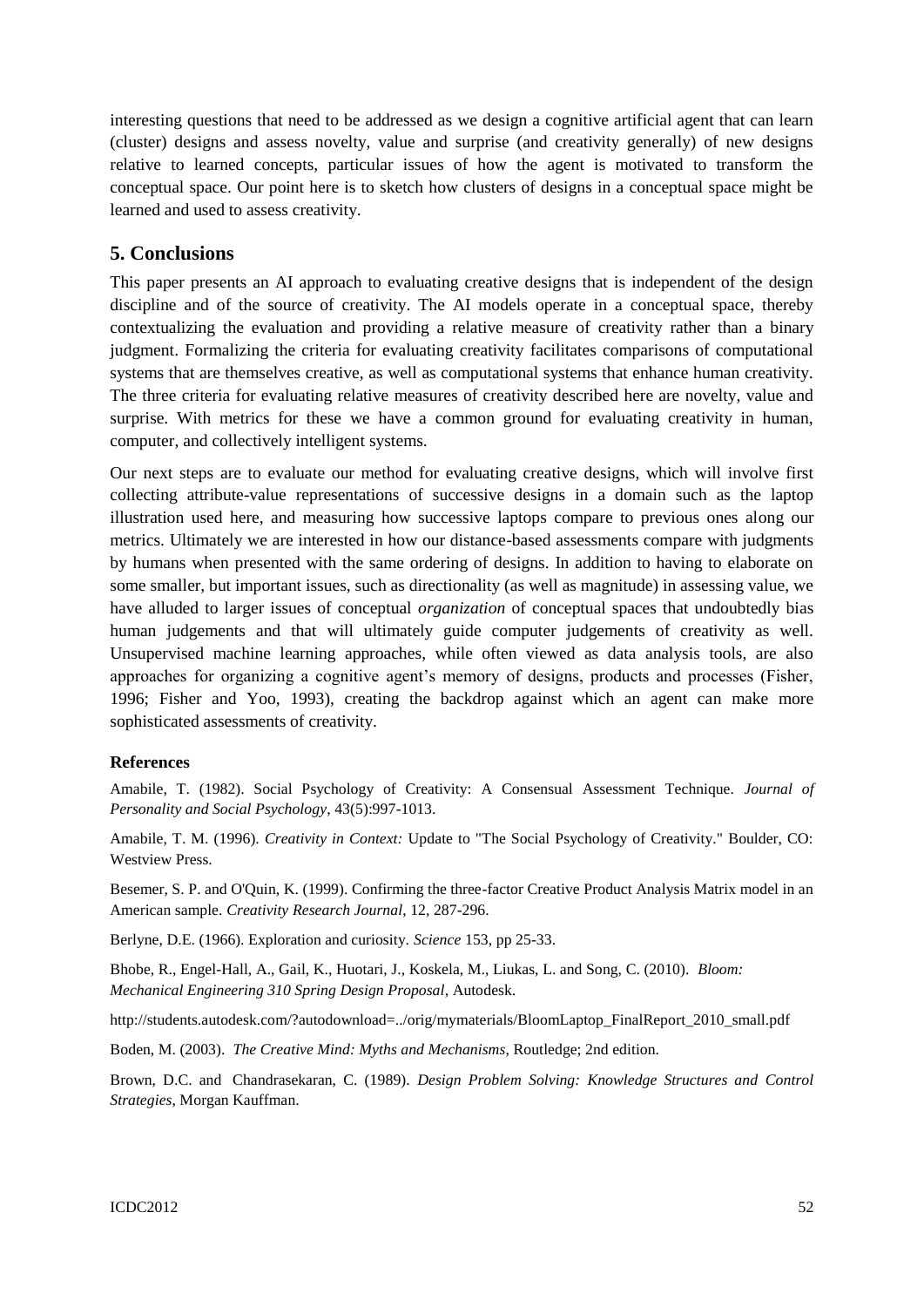Cropley, D. H. and Cropley, A. J. (2005). Engineering creativity: A systems concept of functional creativity. In J. C. Kaufman and J. Baer (Eds.), *Creativity Across Domains: Faces of the muse*, Hillsdale, NJ: Lawrence Erlbaum, pp 169-185.

Cropley, D.H., Kaufman, J.C., Cropley, A. J. (2011). Measuring Creativity for Innovation Management, *Journal Of Technology Management & Innovation*, Volume 6, Issue 3.

Csikszentmihalyi, M. (1996). *Creativity: Flow and the Psychology of Discovery and Invention*, HarperCollins Publishers.

Csikszentmihalyi, M. and Wolfe, R. (2000). New Conceptions and Research Approaches to Creativity: Implications of a Systems Perspective for Creativity in Education, in Kurt Heller, *The International Handbook of Giftedness and Talent* 2nd edition, Elsevier, pp 81-94.

Fisher, D. (1996). Iterative Optimization and Simplification of Hierarchical Clusterings, *Journal of Artificial Intelligence Research*, 4, pp. 147--179.

Fisher, D., & Yoo, J. (1993). Problem solving, categorization, and concept learning: A unifying view, in G. Nakamura, R. Taraban, & D. Medin (eds.), The Psychology of Learning and Motivation, 29, San Diego, CA: Academic Press, pp 219--255.

Gero, J. (1994). Towards a model of exploration in computer-aided design. In Gero, J. and Tyugu, E. (eds.). *Formal Design Methods for Computer-Aided Design*, North-Holland, pp 271-291.

Gero, J.S. (2000). Computational Models of Innovative and Creative Design Processes, *Technological Forecasting and Social Change*, 64:183-196.

Goel, A. (1997). Design, analogy and creativity. *IEEE Expert*, 12:62–70.

Goldenberg, J. and Mazursky, D. (2002). *Creativity In Product Innovation*. Cambridge, UK: Cambridge Univ Press. Horn, D. and Salvendy, G. (2006). Consumer-based assessment of product creativity: A review and reappraisal. *Human Factors and Ergonomics in Manufacturing & Service Industries*, 16, 155-175.

Horvitz, E., Apacible, J., Sarin, R. and Liao, L. (2005). Prediction, Expectation, and Surprise: Methods, Designs, and Study of a Deployed Traffic Forecasting Service, *Proceedings of the Conference on Uncertainty and Artificial Intelligence 2005*, AUAI Press.

Itti L. and Baldi P. (2004). A Surprising Theory of Attention, *IEEE Workshop on Applied Imagery and Pattern Recognition.*

Kohonen, T. (1993). *Self-Organisation and Associative Memory*, Springer, Berlin.

Maher, M.L. (2010). Evaluating Creativity in Humans, Computers, and Collectively Intelligent Systems, *DESIRE"10: Creativity and Innovation in Design*, Aurhus, Denmark.

Maher, M.L., Boulanger, S., Poon, J., and Gomez de Silva Garza, A. (1995). Exploration and Transformation in Computational Methods for Creative Design Processes, in J. S. Gero, M. L. Maher and F. Sudweeks (eds), Preprints *Computational Models of Creative Design*, University of Sydney.

Marsland, S., Nehmzow, U., and Shapiro, J. (2000). A Real-Time Novelty Detector for a Mobile Robot. *EUREL European Advanced Robotics Systems Masterclass and Conference*.

Mumford, M. D., Mobley, M. I., Uhlman, C. E., Reiter-Palmon, R., Doares, L. M. (1991). Process analytic models of creative thought. *Creativity Research Journal*, 4, 91–122.

Oman, S and Tumer, I. (2009). The Potential of Creativity Metrics for Mechanical Engineering Concept Design, in Norell Bergendahl, M., Grimheden, M., Leifer, L., Skogstad, P., Lindemann, U. (Eds) *Proceedings of the 17th International Conference on Engineering Design (ICED'09*), Vol. 2, pp 145-156.

Ranasinghe, N. and Shen, W-M. (2008). Surprise-Based Learning for Developmental Robotics. In *Proc. 2008 ECSIS Symposium on Learning and Adaptive Behaviors for Robotic Systems*, Edinburgh, Scotland.